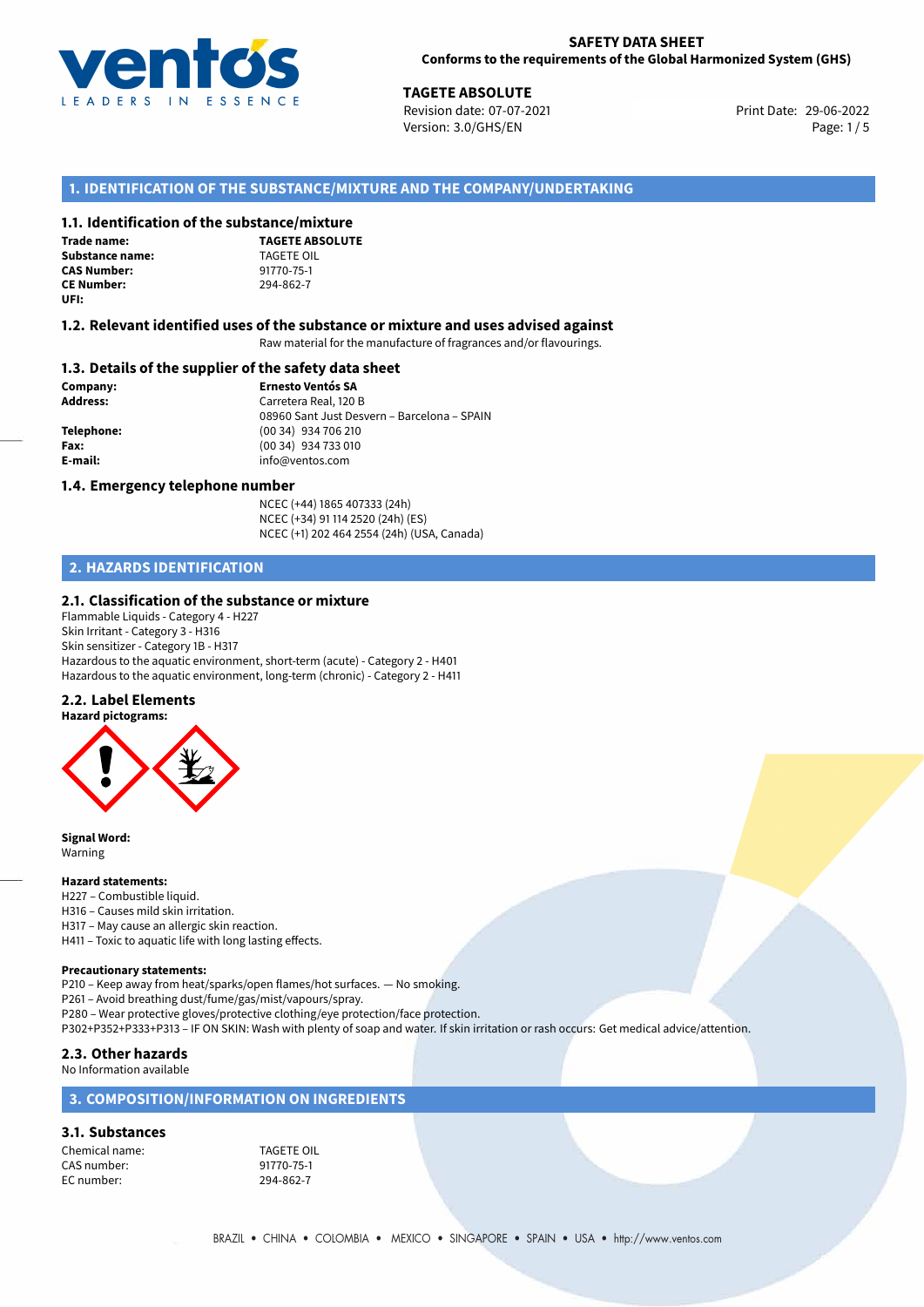

## **SAFETY DATA SHEET Conforms to the requirements of the Global Harmonized System (GHS)**

29-06-2022 **TAGETE ABSOLUTE** Revision date: 07-07-2021 Print Date: Version: 3.0/GHS/EN Page: 2 / 5

#### **Hazardous constituents:**

| <b>Chemical Name</b>       | % (w/w)        | <b>CAS No</b><br><b>EC No</b> | <b>Classification according to GHS</b>                                                                                                                                                                                                                                                                                            |
|----------------------------|----------------|-------------------------------|-----------------------------------------------------------------------------------------------------------------------------------------------------------------------------------------------------------------------------------------------------------------------------------------------------------------------------------|
| 2,6-DIMETHYLOCT-7-EN-4-ONE | $>10$ ; $<$ 25 | 1879-00-1<br>217-532-6        | Skin sensitizer - Category 1 - H317                                                                                                                                                                                                                                                                                               |
| CIS-BETA-OCIMENE           | $>1$ ; $<$ 10  | 3338-55-4<br>222-081-3        | Flammable Liquids - Category 3 - H226<br>Acute Toxicity - Category 5 (oral) - H303<br>Skin Irritant - Category 2 - H315<br>Aspiration hazard - Category 1 - H304<br>Hazardous to the aquatic environment, short-term (acute) - Category 1 - H400<br>Hazardous to the aquatic environment, long-term (chronic) - Category 2 - H411 |
| <b>LIMONENE</b>            | $\geq$ 1; <10  | 138-86-3<br>205-341-0         | Flammable Liquids - Category 3 - H226<br>Skin Irritant - Category 2 - H315<br>Skin sensitizer - Category 1B - H317<br>Aspiration hazard - Category 1 - H304<br>Hazardous to the aquatic environment, short-term (acute) - Category 1 - H400<br>Hazardous to the aquatic environment, long-term (chronic) - Category 3 - H412      |
| <b>LINALOOL</b>            | $>0.1$ ; <1    | 78-70-6<br>201-134-4          | Flammable Liquids - Category 4 - H227<br>Acute Toxicity - Category 5 (oral) - H303<br>Skin Irritant - Category 2 - H315<br>Eye Irritant - Category 2A - H319<br>Skin sensitizer - Category 1B - H317<br>Hazardous to the aquatic environment, short-term (acute) - Category 3 - H402                                              |
| EUGENOL                    | $\geq$ 0.1; <1 | 97-53-0<br>202-589-1          | Acute Toxicity - Category 5 (oral) - H303<br>Skin Irritant - Category 3 - H316<br>Eye Irritant - Category 2A - H319<br>Skin sensitizer - Category 1B - H317<br>Hazardous to the aquatic environment, short-term (acute) - Category 2 - H401                                                                                       |

[See the full text of the hazard statements in section 16.](#page-4-0)

## **3.2. Mixtures**

Not applicable.

**4. FIRST-AID MEASURES**

### **4.1. Description of necessary first aid measures**

| Ingestion:    | Rinse mouth with water.                                                                                               |
|---------------|-----------------------------------------------------------------------------------------------------------------------|
|               | Obtain medical advice.                                                                                                |
|               | Keep at rest. Do not induce vomiting.                                                                                 |
| Eye contact:  | In case of contact with eyes, rinse immediately with plenty of water for at least 15 minutes and seek medical advice. |
| Inhalation:   | Remove person to fresh air and keep at rest.                                                                          |
|               | Seek immediate medical advice.                                                                                        |
| Skin contact: | Take off immediately all contaminated clothing.                                                                       |
|               | Thoroughly wash affected skin with soap and water.                                                                    |
|               | Seek medical attention if symptoms persist.                                                                           |

#### **4.2. Most important symptoms and effects, both acute and delayed** No information available.

### **4.3. Indication of any immediate medical attention and special treatment needed**

No information available.

## **5. FIRE-FIGHTING MEASURES**

### **5.1. Extinguishing Media**

Water spray, carbon dioxide, dry chemical powder or appropriate foam. For safety reasons do not use full water jet.

#### **5.2. Special hazards arising from the substance or mixture**

Known or Anticipated Hazardous Products of Combustion: Emits toxic fumes under fire conditions.

### **5.3. Advice for firefighters**

High temperatures can lead to high pressures inside closed containers. Avoid inhalation of vapors that are created. Use appropriate respiratory protection. Do not allow spillage of fire to be poured into drains or watercourses. Wear self-contained breathing apparatus and protective clothing.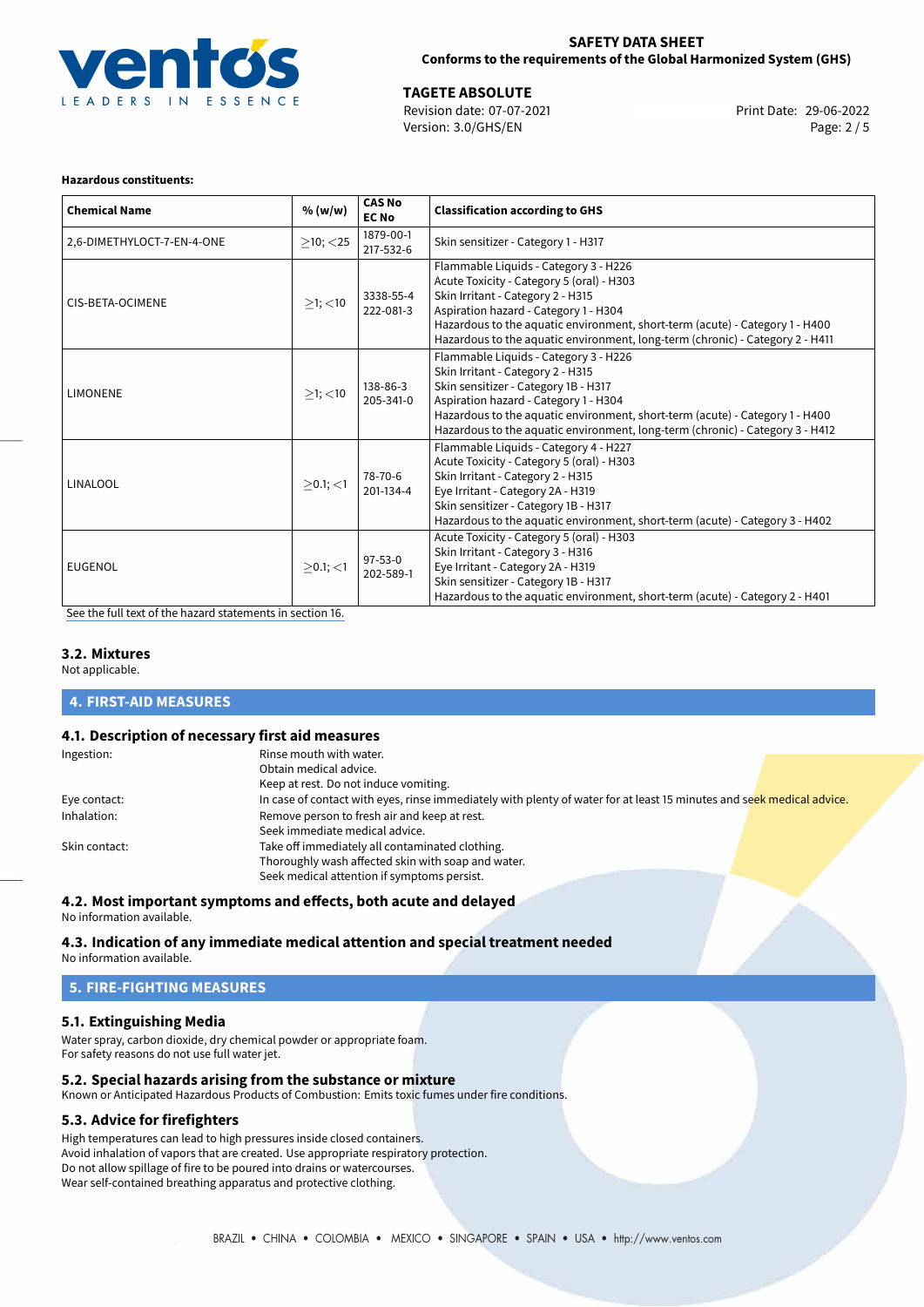

#### **SAFETY DATA SHEET Conforms to the requirements of the Global Harmonized System (GHS)**

29-06-2022 **TAGETE ABSOLUTE** Revision date: 07-07-2021 Print Date: Version: 3.0/GHS/EN Page: 3 / 5

## **6. ACCIDENTAL RELEASE MEASURES**

### **6.1. Personal precautions, protective equipment and emergency procedures**

Evacuate surronding areas. Ensure adequate ventilation. Keep unnecessary and unprotected personnel from entering. Do not breathe vapor/spray. Avoid contact with skin and eyes. Information regarding personal protective measures: see section 8.

#### **6.2. Environmental precautions**

To avoid possible contamination of the environment, do not discharge into any drains, surface waters or groundwaters.

#### **6.3. Methods and materials for containment and cleaning up**

Cover with an inert, inorganic, non-combustible absorbent material (e.g. dry-lime, sand, soda ash). Place in covered containers using non-sparking tools and transport outdoors. Avoid open flames or sources of ignition (e.g. pilot lights on gas hot water heater). Ventilate area and wash spill site after material pickup is complete.

#### **6.4. Reference to other sections**

Information regarding exposure controls, personal protection and disposal considerations can be found in sections 8 and 13.

## **7. HANDLING AND STORAGE**

#### **7.1. Precautions for safe handling**

Do not store or handle this material near food or drinking water. Do not smoke. Avoid contact with the eyes, skin and clothing. Wear protective clothing and use glasses. Observe the rules of safety and hygiene at work. Keep in the original container or an alternative made from a compatible material.

# **7.2. Conditions for safe storage, including any incompatibilities**

Store in tightly closed and preferably full containers in a cool, dry and ventilated area, protected from light. Keep away from sources of ignition (e.g. hot surfaces, sparks, flame and static discharges). Keep away from incompatible materials (see section 10).

#### **7.3. Specific end use(s)**

No information available.

### **8. EXPOSURE CONTROLS AND PERSONAL PROTECTION**

#### **8.1. Control parameters**

Components with occupational exposure limits: None known.

#### **8.2. Exposure controls**

Measures should be taken to prevent materials from being splashed into the body. Provide adequate ventilation, according to the conditions of use. Use a mechanical exhaust if required.

#### **8.3. Individual protection measures, such as personal protective equipment**

| Eye/Face protection:             | Chemical safety goggles are recommended. Wash contaminated goggles before reuse.                                                      |  |  |  |  |
|----------------------------------|---------------------------------------------------------------------------------------------------------------------------------------|--|--|--|--|
| Hand Protection:                 | Chemical-resistant gloves are recommended. Wash contaminated gloves before reuse.                                                     |  |  |  |  |
| Body protection:                 | Personal protective equipment for the body should be selected based on the task being performed and the risks<br>involved.            |  |  |  |  |
| <b>Respiratory Protection:</b>   | In case of insufficient ventilation, use suitable respiratory equipment.                                                              |  |  |  |  |
| Environmental exposure controls: | Emissions from ventilation or process equipment should be checked to ensure they comply with environmental<br>protection legislation. |  |  |  |  |
|                                  | In some cases, filters or engineering modifications to the process equipment will be necessary to reduce emissions to                 |  |  |  |  |
|                                  | acceptable levels.                                                                                                                    |  |  |  |  |

## **9. PHYSICAL AND CHEMICAL PROPERTIES**

#### **9.1. Information on basic physical and chemical properties**

| Appearance:                      | Liguid         |
|----------------------------------|----------------|
| Colour:                          | Confo          |
| Odour:                           | Confo          |
| Odour theshold:                  | Not de         |
| pH:                              | Not de         |
| Melting point/freezing point:    | Not de         |
| Boling point/boiling range (°C): | Not de         |
| Flash point:                     | $65^{\circ}$ C |
| Evaporation rate:                | Not de         |
|                                  |                |

Conforms to standard Conforms to standard Not determined Not determined Not determined Not determined Not determined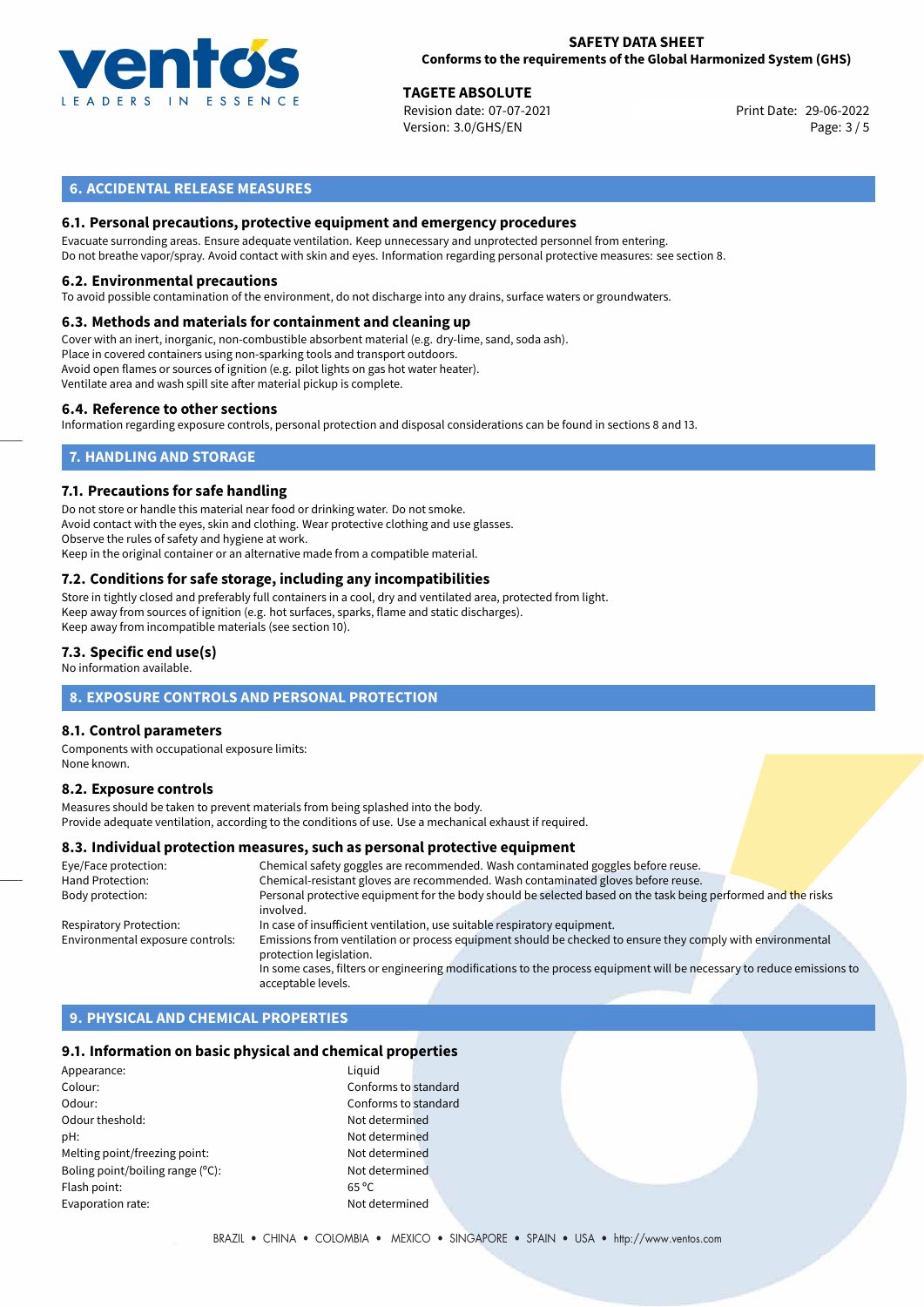

## **SAFETY DATA SHEET Conforms to the requirements of the Global Harmonized System (GHS)**

29-06-2022 **TAGETE ABSOLUTE** Revision date: 07-07-2021 Print Date: Version: 3.0/GHS/EN Page: 4 / 5

| Flammability:                          |
|----------------------------------------|
| Lower flammability/Explosive limit:    |
| Upper flammability/Explosive limit:    |
| Vapour pressure:                       |
| Vapour Density:                        |
| Density:                               |
| Relative density:                      |
| Water solubility:                      |
| Solubility in other solvents:          |
| Partition coefficient n-octanol/water: |
| Auto-ignition temperature:             |
| Decomposition temperature:             |
| Viscosity, dynamic:                    |
| Viscosity, kinematic:                  |
| Explosive properties:                  |
| Oxidising properties:                  |

Not determined Not determined Not determined Not determined Not determined Density: 0,925*−*0,985 g/mL (20ºC) Relative density: 0,925*−*0,985 (20ºC) INSOLUBLE IN WATER SOLUBLE IN ETHANOL Not determined Not determined Not determined Not determined Not determined Not determined<br>NONE EXPECTED

## **10. STABILITY AND REACTIVITY**

### **10.1. Reactivity**

No hazardous reactions if stored and handled as prescribed/indicated.

#### **10.2. Chemical stability**

The product is stable if stored and handled as prescribed/indicated.

#### **10.3. Possibility of hazardous reactions**

No hazardous reactions if stored and handled as prescribed/indicated.

#### **10.4. Conditions to Avoid**

Conditions to Avoid: Excessive heat, flame or other ignition sources.

#### **10.5. Incompatible materials**

Avoid contact with strong acids and bases and oxidizing agents.

#### **10.6. Hazardous decomposition products**

During combustion may form carbon monoxide and unidentified organic compounds.

## **11. TOXICOLOGICAL INFORMATION**

| <b>Acute toxicity</b>                    | Based on the data available, the criteria for classification are not met. |  |
|------------------------------------------|---------------------------------------------------------------------------|--|
| Skin corrosion/irritation                | Causes mild skin irritation.                                              |  |
| Serious eye damage/irritation            | Based on the data available, the criteria for classification are not met. |  |
| <b>Respiratory or skin sensitisation</b> | May cause an allergic skin reaction.                                      |  |
| Germ cell mutagenicity                   | Based on the data available, the criteria for classification are not met. |  |
| Carcinogenicity                          | Based on the data available, the criteria for classification are not met. |  |
| <b>Reproductive toxicity</b>             | Based on the data available, the criteria for classification are not met. |  |
| STOT-single exposure                     | Based on the data available, the criteria for classification are not met. |  |
| <b>STOT-repeated exposure</b>            | Based on the data available, the criteria for classification are not met. |  |
| <b>Aspiration hazard</b>                 | Based on the data available, the criteria for classification are not met. |  |

## **12. ECOLOGICAL INFORMATION**

#### **12.1. Toxicity**

**Assessment:** Toxic to aquatic life with long lasting effects. **Experimental/calculated data:** No information available.

# **12.2. Degradability**

No information available.

#### **12.3. Bioaccumulative potential**

No information available.